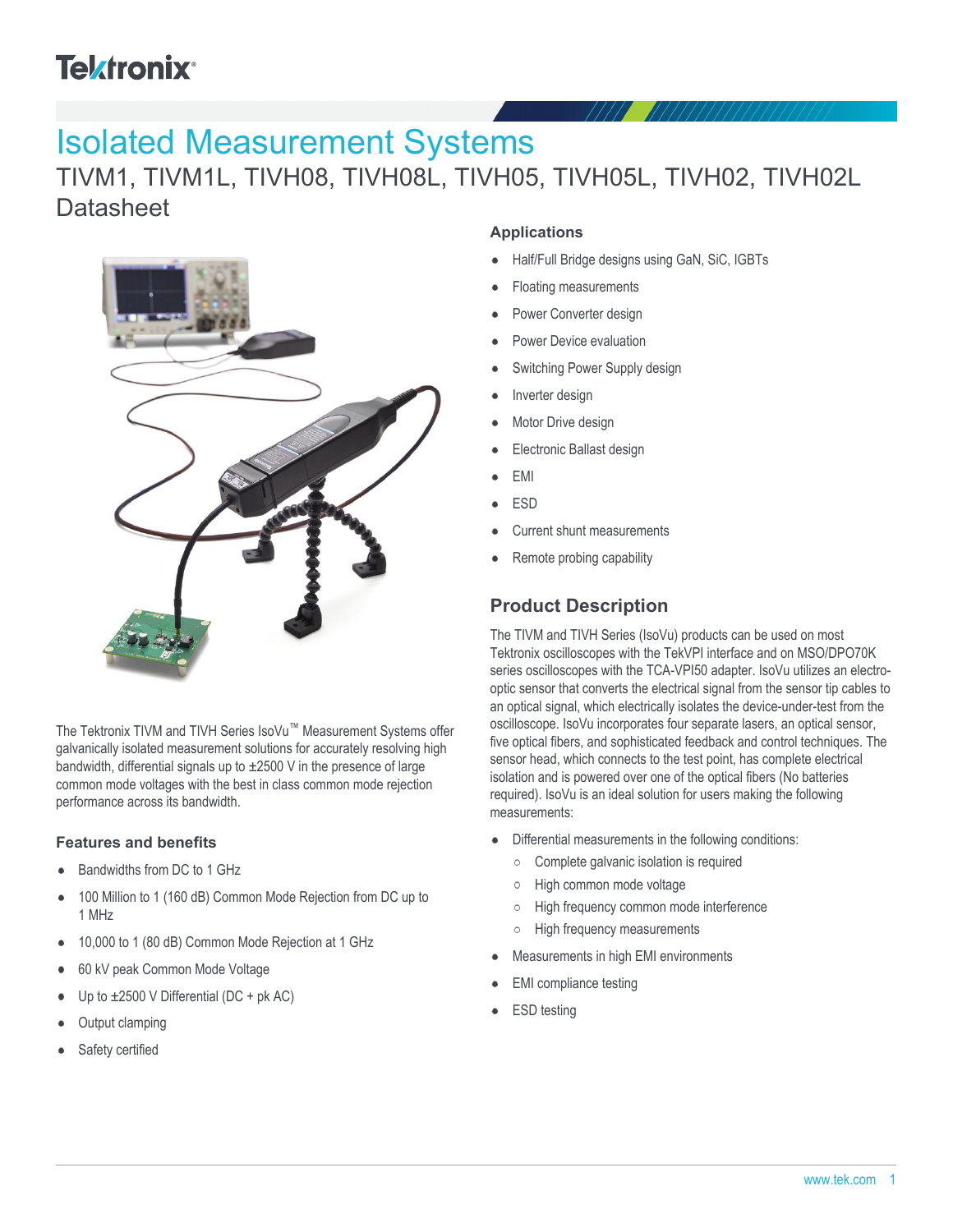## **Specifications**

**TIVM Series attenuation, Differential input voltage range, Offset range, Differential impedance (Typical)**

All specifications are guaranteed unless noted otherwise. All specifications apply to all models unless noted otherwise.

| Overview | Characteristic                   | TIVM1/TIVM1L                                            | TIVH08/TIVH08L                                  | TIVH05/TIVH05L                                  | TIVH02/TIVH02L                                  |
|----------|----------------------------------|---------------------------------------------------------|-------------------------------------------------|-------------------------------------------------|-------------------------------------------------|
|          | Bandwidth/Rise time<br>(Typical) | 1 GHz / ≤ 350 ps                                        | $800$ MHz $/ \leq 450$ ps                       | 500 MHz / ≤ 700 ps                              | $1200$ MHz $/$ ≤ 1.8 ns                         |
|          | Fiber cable length               | TIVM1: $3 \text{ m}$ (9.8 ft)<br>TIVM1L: 10 m (32.8 ft) | TIVH08: 3 m (9.8 ft)<br>TIVH08L: 10 m (32.8 ft) | TIVH05: 3 m (9.8 ft)<br>TIVH05L: 10 m (32.8 ft) | TIVH02: 3 m (9.8 ft)<br>TIVH02L: 10 m (32.8 ft) |

*Use only the sensor tip cables listed below with the TIVM Series.*

| Sensor tip cable              | <b>Attenuation</b> | Differential input voltage |          | Offset range | Input impedance                  |
|-------------------------------|--------------------|----------------------------|----------|--------------|----------------------------------|
|                               |                    | 1X range                   | 2X range |              |                                  |
| SMA input                     | 1X                 | ±0.5V                      | ±1V      | ±2V          | $50 \Omega$    N.A.              |
| <b>MMCX sensor tip cables</b> |                    |                            |          |              |                                  |
| IVTIP1X                       | 1X                 | ±0.5V                      | ±1V      | ±2V          | $50 \Omega \parallel N.A.$       |
| IVTIP5X                       | 5X                 | $\pm 2.5$ V                | ±5V      | ±10V         | $250 \Omega    125$              |
| IVTIP10X                      | 10X                | ±5V                        | ±10V     | ±20V         | $500 \Omega    120 F$            |
| IVTIP25X                      | 25X                | ±12.5V                     | ±25V     | ±50V         | 1.25 kΩ $  $ <1 pF               |
| IVTIP50X                      | 50X                | ±25V                       | ±50V     | ±100V        | $2.5 \; k\Omega \parallel$ <1 pF |

**TIVH Series attenuation, Differential input voltage range, Offset range, Differential impedance (Typical)**

*Use only the sensor tip cables listed below with the TIVH Series.*

| <b>Attenuation</b>                                    | Differential input voltage |             | Offset range | Input impedance                    |
|-------------------------------------------------------|----------------------------|-------------|--------------|------------------------------------|
|                                                       | 1X range                   | 2X range    |              |                                    |
| 1X                                                    | $\pm 0.5$ V                | ±1V         | ±25V         | $1 M\Omega    20 pF$               |
| <b>MMCX</b> sensor tip cables                         |                            |             |              |                                    |
| 1X                                                    | $\pm 0.5$ V                | ±1V         | ±25V         | 1 M $\Omega$    35 pF <sup>1</sup> |
| 10X                                                   | ±5V                        | ±10V        | $\pm 250$ V  | $10 M\Omega    6 pF$               |
| 50X                                                   | ±25V                       | ±50V        | ±250V        | 10 M $\Omega$    3 pF              |
| 250X                                                  | $±125$ V                   | $\pm 250$ V | ±250V        | 10 M $\Omega$    2 pF              |
| 0.100 in Pitch (2.54 mm) Square Pin sensor tip cables |                            |             |              |                                    |
| 100X                                                  | ±50V                       | $±100$ V    | ±600V        | 10 MΩ    3.5 pF                    |
| 500X                                                  | $\pm 250$ V                | $±500$ V    | ±600V        | $10 \text{ M}\Omega$    3.5 pF     |
| 0.200 in Pitch (5.08 mm) Square Pin sensor tip cables |                            |             |              |                                    |
| 1000X                                                 | $±500$ V                   | ±1000V      | $\pm 2500$ V | $40 M\Omega$    TBD pF             |
| 2500X                                                 | $±1250$ V                  | $±2500$ V   | $\pm 2500$ V | $40 M\Omega$    TBD pF             |
|                                                       |                            |             |              |                                    |

<sup>1</sup> With 6-inch tip cable sensor head 20 pF plus cable 15 pF.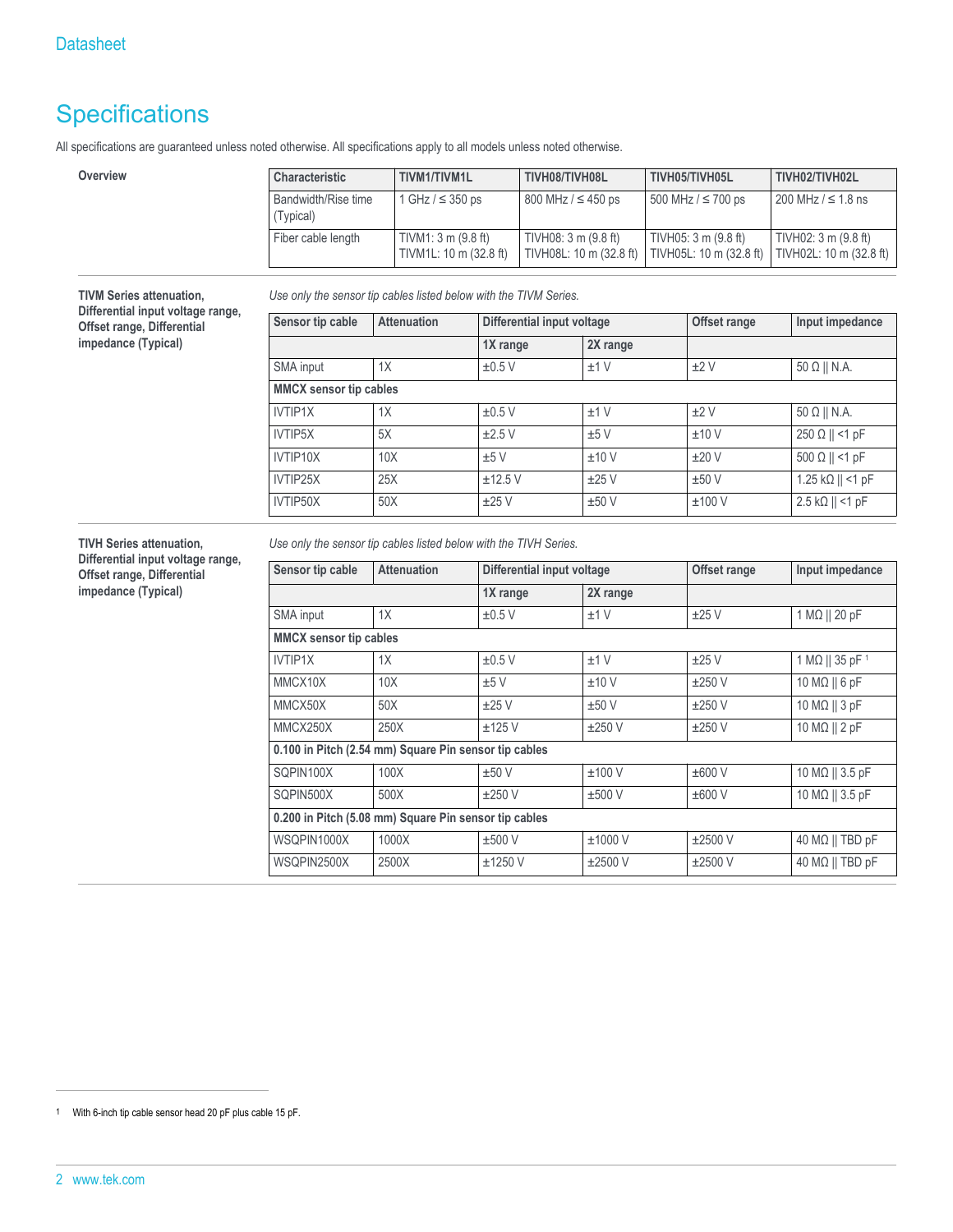| <b>TIVM Series Common mode</b><br>rejection ratio, sensor tip cables,<br>and adapters (Typical) | Sensor tip cable/<br>adapter                          | DC to 1 MHz | <b>100 MHz</b>     | <b>200 MHz</b> | <b>500 MHz</b>          | 1 GHz                     |  |
|-------------------------------------------------------------------------------------------------|-------------------------------------------------------|-------------|--------------------|----------------|-------------------------|---------------------------|--|
|                                                                                                 | <b>MMCX Sensor tip cables</b>                         |             |                    |                |                         |                           |  |
|                                                                                                 | <b>IVTIP1X</b>                                        | 160 dB      | 120 dB             | 110 dB         | 100 dB                  | 90 dB                     |  |
|                                                                                                 | IVTIP5X                                               | 160 dB      | 120 dB             | 110 dB         | 100 dB                  | 90 dB                     |  |
|                                                                                                 | IVTIP10X                                              | 160 dB      | 120 dB             | 110 dB         | 100 dB                  | 90 dB                     |  |
|                                                                                                 | IVTIP25X                                              | 160 dB      | 110 dB             | 100 dB         | 100 dB                  | 90 dB                     |  |
|                                                                                                 | IVTIP50X                                              | 160 dB      | 100 dB             | 90 dB          | 90 dB                   | 80dB                      |  |
|                                                                                                 | <b>Adapters</b>                                       |             |                    |                |                         |                           |  |
|                                                                                                 | MMCX-to 0.1 in<br>$(2.54 \, \text{mm})$               | 160 dB      | 70 dB              | 60 dB          | 40 dB                   | 30dB                      |  |
|                                                                                                 | MMCX-to 0.062 in<br>$(1.57$ mm)                       | 160 dB      | 70 dB              | 60 dB          | 40 dB                   | 30dB                      |  |
| <b>TIVH Series Common mode</b>                                                                  |                                                       |             |                    |                |                         |                           |  |
| rejection ratio, sensor tip cables,<br>and adapters (Typical)                                   | Sensor tip cable/<br>adapter                          | DC to 1 MHz | <b>100 MHz</b>     | <b>200 MHz</b> | <b>500 MHz</b>          | <b>800 MHz</b>            |  |
|                                                                                                 | <b>MMCX Sensor tip cables</b>                         |             |                    |                |                         |                           |  |
|                                                                                                 | <b>IVTIP1X</b>                                        | 160 dB      | 100 dB             | 100 dB         | 80 dB                   | 70 dB                     |  |
|                                                                                                 | MMCX10X                                               | 160 dB      | 100 dB             | 100 dB         | 80 dB                   | 70 dB                     |  |
|                                                                                                 | MMCX50X                                               | 160 dB      | 100 dB             | 100 dB         | 80 dB                   | 70 dB                     |  |
|                                                                                                 | MMCX250X                                              | 160 dB      | 100 dB             | 100 dB         | 80 dB                   | 70 dB                     |  |
|                                                                                                 | 0.100 in Pitch (2.54 mm) Square Pin sensor tip cables |             |                    |                |                         |                           |  |
|                                                                                                 | SQPIN100X                                             | 160 dB      | 70 dB              | 60 dB          | 40 dB                   | 30dB                      |  |
|                                                                                                 | SQPIN500X                                             | 160 dB      | 70 dB              | 60 dB          | 40 dB                   | 30dB                      |  |
|                                                                                                 | 0.200 in Pitch (5.08 mm) Square Pin sensor tip cables |             |                    |                |                         |                           |  |
|                                                                                                 | WSQPIN1000X                                           | 160 dB      | 70 dB              | 60 dB          | 40 dB                   | 30dB                      |  |
|                                                                                                 | WSQPIN2500X                                           | 160 dB      | 70 dB              | 60 dB          | 40 dB                   | 30dB                      |  |
|                                                                                                 | <b>Adapters</b>                                       |             |                    |                |                         |                           |  |
|                                                                                                 | MMCX-to 0.1 in<br>$(2.54 \, \text{mm})$               | 160 dB      | 70 dB              | 60 dB          | 40 dB                   | 30dB                      |  |
|                                                                                                 | MMCX-to 0.062 in<br>$(1.57$ mm $)$                    | 160 dB      | 70 dB              | 60 dB          | 40 dB                   | 30dB                      |  |
| TIVM Series Maximum non-                                                                        | Sensor tip cable                                      |             | Vpk (DC + peak AC) |                | <b>V</b> <sub>RMS</sub> |                           |  |
| destructive voltage (Typical)                                                                   | Sensor head only                                      |             | 4.3 Vpk            |                |                         | 3V <sub>RMS</sub>         |  |
|                                                                                                 | <b>IVTIP1X</b>                                        |             | 4.3 Vpk            |                | 3V <sub>RMS</sub>       |                           |  |
|                                                                                                 | IVTIP5X                                               |             | 21.5 Vpk           |                | 12 V <sub>RMS</sub>     |                           |  |
|                                                                                                 | IVTIP10X                                              |             | 43 Vpk             |                |                         | $\overline{16}$ $V_{RMS}$ |  |
|                                                                                                 | IVTIP25X                                              |             | 107.5 Vpk          |                |                         | 25 V <sub>RMS</sub>       |  |
|                                                                                                 | IVTIP50X                                              |             | 200 Vpk            |                |                         | $35 V_{RMS}$              |  |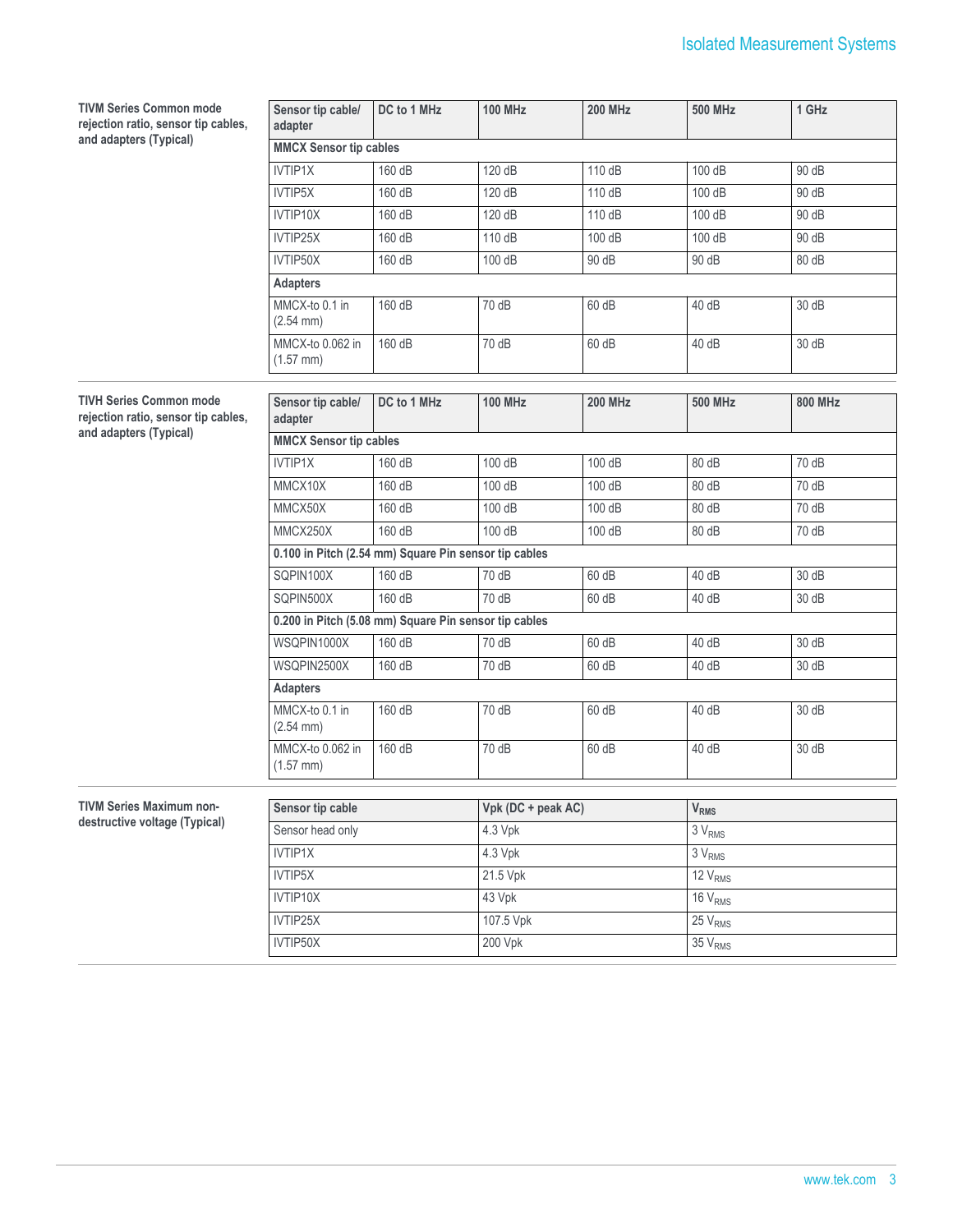### **Datasheet**

| <b>TIVH Series Maximum non-</b>          | Sensor tip cable<br>Vpk (DC + peak AC) $^2$              |                                                                                                                             |  |
|------------------------------------------|----------------------------------------------------------|-----------------------------------------------------------------------------------------------------------------------------|--|
| destructive voltage (Typical)            | Sensor head only                                         | 25 Vpk                                                                                                                      |  |
|                                          | IVTIP1X                                                  | 25 Vpk                                                                                                                      |  |
|                                          | MMCX10X<br>250 Vpk                                       |                                                                                                                             |  |
|                                          | MMCX50X                                                  | 250 Vpk                                                                                                                     |  |
|                                          | MMCX250X                                                 | 250 Vpk                                                                                                                     |  |
|                                          | SQPIN100X                                                | 600 Vpk                                                                                                                     |  |
|                                          | SQPIN500X                                                | 600 Vpk                                                                                                                     |  |
|                                          | WSQPIN1000X                                              | 2500 Vpk                                                                                                                    |  |
|                                          | WSQPIN2500X                                              | 2500 Vpk                                                                                                                    |  |
| Common mode voltage                      | 60 kV peak                                               |                                                                                                                             |  |
| Common mode input impedance<br>(Typical) |                                                          |                                                                                                                             |  |
| Input resistance                         | Galvanically isolated through the fiber optic connection |                                                                                                                             |  |
| Input capacitance <sup>3</sup>           | < 2 pF                                                   |                                                                                                                             |  |
| DC Gain accuracy                         | $\pm 3\%$                                                |                                                                                                                             |  |
| Propagation delay                        |                                                          |                                                                                                                             |  |
| 3 meter fiber cable                      | $35$ ns $\pm 5$ ns                                       |                                                                                                                             |  |
| 10 meter fiber cable                     | 68 ns $\pm$ 7 ns                                         |                                                                                                                             |  |
| <b>Laser certification</b>               | <b>CLASS I LASER PRODUCT</b>                             |                                                                                                                             |  |
|                                          | 2007.                                                    | This product complies with 21 CFR 1040.10 and 1040.11 except for deviations pursuant to Laser Notice No. 50, dated June 24, |  |

<sup>2</sup> Derated with frequency; refer to the Maximum differential input voltage vs. frequency derating graph in the Specifications section of the TIVH Series IsoVu Measurement System User Manual.

<sup>3</sup> The capacitance between the sensor head and a reference plane. The sensor head is placed six inches (15.25 cm) above the reference plane.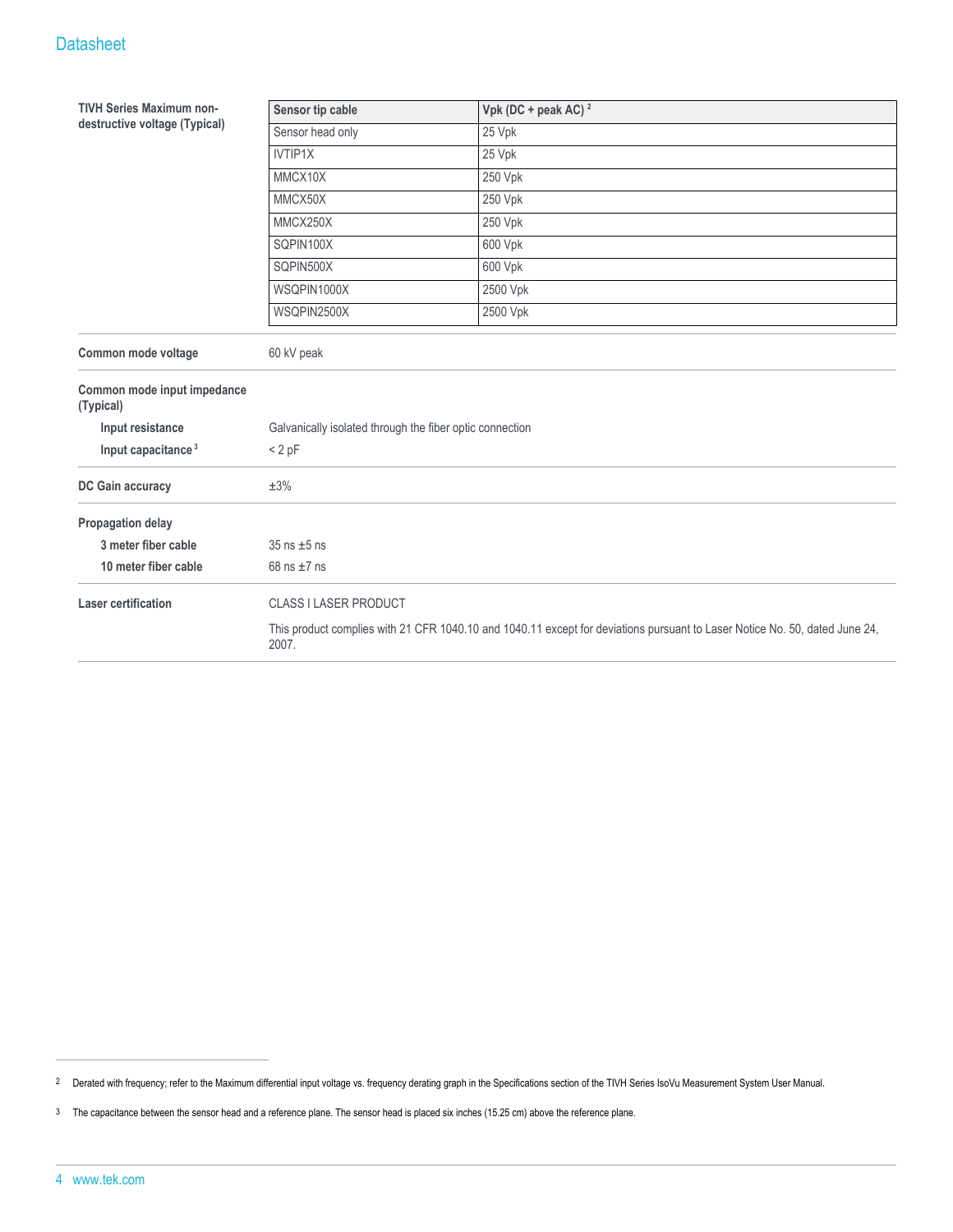## Ordering information

| <b>TIVM</b> models |                                                      |
|--------------------|------------------------------------------------------|
| <b>TIVM1</b>       | Tektronix IsoVu 1 GHz Medium Voltage with 3 m cable  |
| <b>TIVM1L</b>      | Tektronix IsoVu 1 GHz Medium Voltage with 10 m cable |
| <b>TIVH models</b> |                                                      |
| TIVH08             | Tektronix IsoVu 800 MHz High Voltage with 3 m cable  |
| TIVH08L            | Tektronix IsoVu 800 MHz High Voltage with 10 m cable |
| TIVH <sub>05</sub> | Tektronix IsoVu 500 MHz High Voltage with 3 m cable  |
| TIVH05L            | Tektronix IsoVu 500 MHz High Voltage with 10 m cable |
| TIVH <sub>02</sub> | Tektronix IsoVu 200 MHz High Voltage with 3 m cable  |
| TIVH02L            | Tektronix IsoVu 200 MHz High Voltage with 10 m cable |
|                    |                                                      |

## **TIVM series**

#### **Standard accessories**

| 016-2108-xx    | IsoVu product carrying case, soft case                                                                                  |
|----------------|-------------------------------------------------------------------------------------------------------------------------|
| 016-2110-xx    | IsoVu accessories carrying case, soft case                                                                              |
| 003-1946-xx    | Solder aid for 0.062-inch (1.57 mm) pitch square pins (0.016 - 0.018-inch (0.4 - 0.46 mm) square pin installation tool) |
| <b>IVTIP5X</b> | 5X Sensor tip cable                                                                                                     |
| IVTIP25X       | 25X Sensor tip cable                                                                                                    |
| 003-1947-xx    | 5/16-inch SMA wrench/driver tool                                                                                        |
| 131-9717-xx    | Probe tip adapter (blue), MMCX to 0.1-inch (2.54 mm) square pin (0.025-inch (0.635 mm) square pins)                     |
| 131-9677-xx    | Probe tip adapter (white), MMCX to 0.062-inch (1.57 mm) square pin (0.016 - 0.018-inch (0.4 - 0.46 mm) square pins)     |
| 020-3169-xx    | DUT Interface pin kit with (qty. 20) 0.018-inch (0.46 mm) round solder-in pins                                          |
| 352-1171-xx    | Flexible tripod with quick release                                                                                      |
| 344-0693-xx    | Flexible tripod feet, 3 each                                                                                            |
| 352-1170-xx    | Probe tip tripod support with living hinge, 2 each                                                                      |
| 071-3495-xx    | User manual (English)                                                                                                   |
|                | Certificate of traceable calibration                                                                                    |

Translated manuals can be downloaded as pdf files on your local Tektronix Web site.

### **Recommended accessories**

| <b>IVTIP1X</b> | 1X Sensor tip cable  |
|----------------|----------------------|
| IVTIP10X       | 10X Sensor tip cable |
| IVTIP50X       | 50X Sensor tip cable |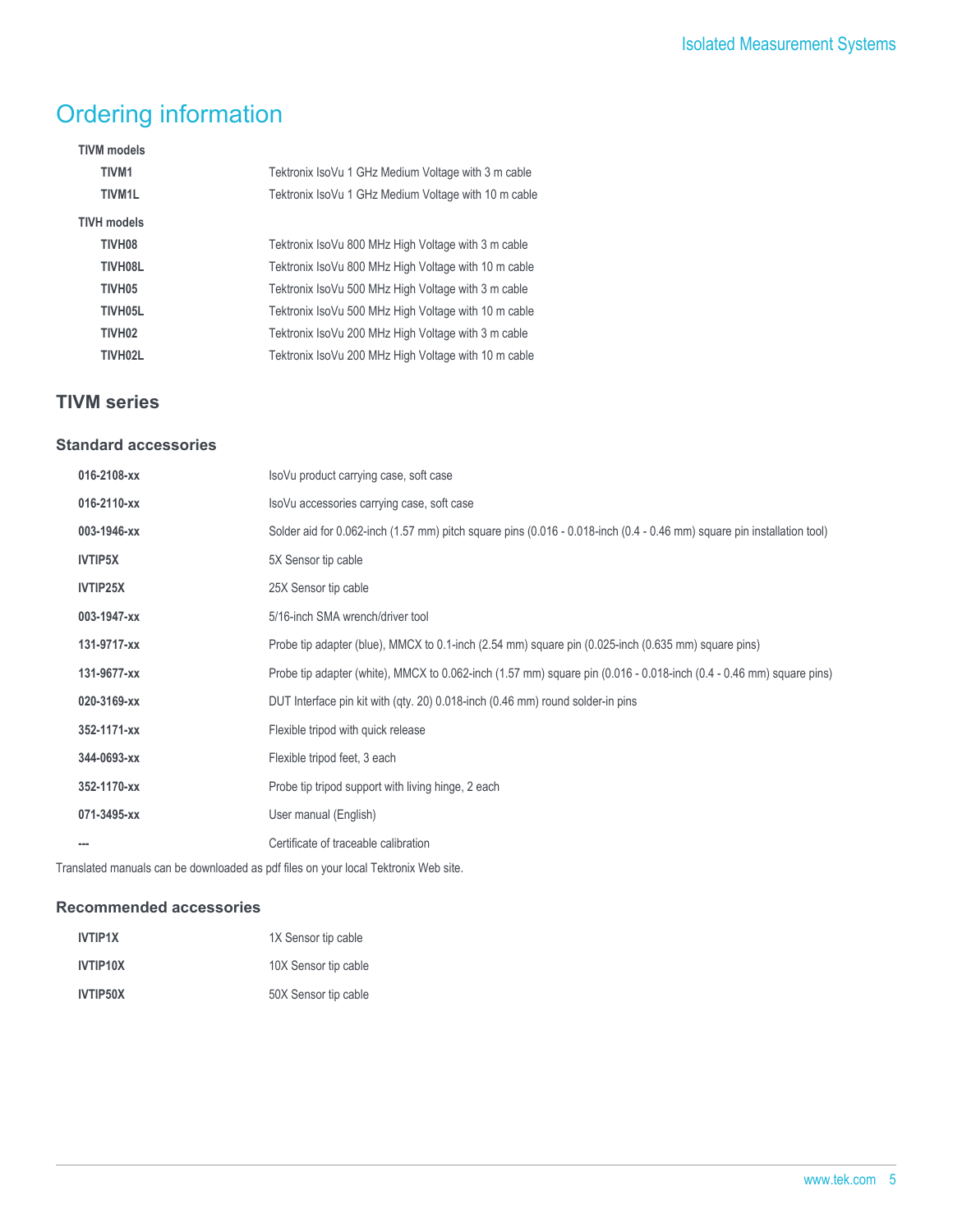## **TIVH series**

#### **Standard accessories**

| IsoVu product carrying case, soft case                                                              |
|-----------------------------------------------------------------------------------------------------|
| IsoVu accessories carrying case, soft case                                                          |
| 50X Sensor tip cable                                                                                |
| 500X Sensor tip cable                                                                               |
| 5/16-inch SMA wrench/driver tool                                                                    |
| Probe tip adapter (blue), MMCX to 0.1-inch (2.54 mm) square pin (0.025-inch (0.635 mm) square pins) |
| Flexible tripod with quick release                                                                  |
| Flexible tripod feet, 3 each                                                                        |
| Probe tip tripod support with living hinge, 2 each                                                  |
| User manual (English)                                                                               |
| Certificate of traceable calibration                                                                |
|                                                                                                     |

Translated manuals can be downloaded as pdf files on your local Tektronix Web site.

### **Recommended accessories**

| 003-1946-xx    | Solder aid for 0.062-inch (1.57 mm) pitch square pins (0.016 - 0.018-inch (0.4 - 0.46 mm) square pin installation tool) |
|----------------|-------------------------------------------------------------------------------------------------------------------------|
| 131-9677-xx    | Probe tip adapter (white), MMCX to 0.062-inch (1.57 mm) square pin (0.016 - 0.018-inch (0.4 - 0.46 mm) square pins)     |
| 020-3169-xx    | DUT Interface pin kit with (gty. 20) 0.018-inch (0.46 mm) round solder-in pins                                          |
| <b>IVTIP1X</b> | 1X Sensor tip cable                                                                                                     |
| MMCX10X        | 10X Sensor tip cable                                                                                                    |
| MMCX250X       | 250X Sensor tip cable                                                                                                   |
| SQPIN100X      | 100X Sensor tip cable                                                                                                   |
| WSQPIN1000X    | 1000X Sensor tip cable                                                                                                  |
| WSQPIN2500X    | 2500X Sensor tip cable                                                                                                  |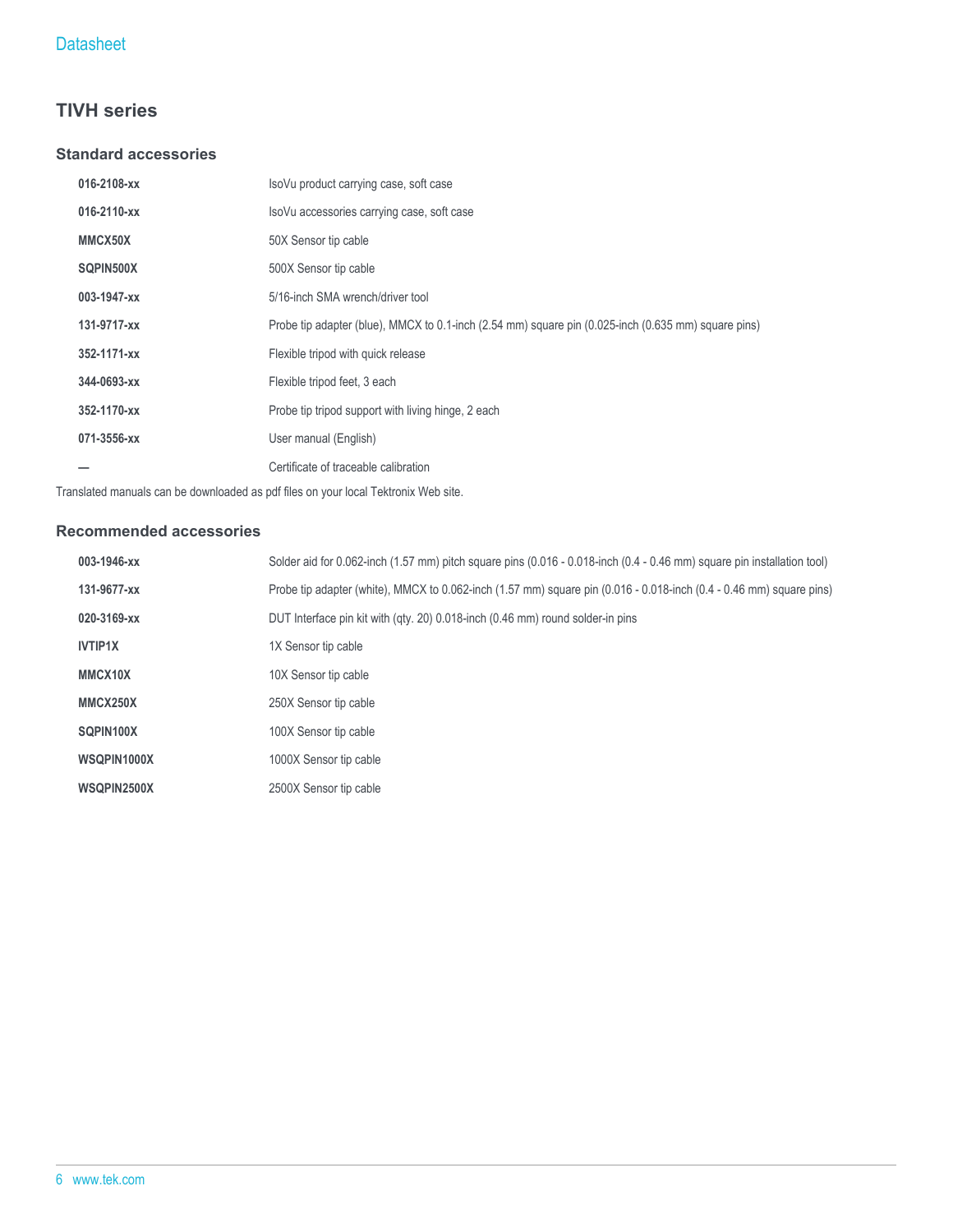## **Supported oscilloscopes**

The measurement systems can be used with the following Tektronix oscilloscopes. For oscilloscopes not included in this list, contact your local Tektronix representative.

- 5 Series MSO  $\bullet$
- MDO3000 series (WSQPIN tip cables require V1.26 or later oscilloscope firmware)  $\bullet$
- MDO4000C series (WSQPIN tip cables require V1.06 or later oscilloscope firmware)  $\bullet$
- MSO/DPO/MDO4000B series (WSQPIN tip cables are not compatible)  $\bullet$
- MSO/DPO5000B series
- DPO7000C series  $\bullet$

In addition to the above oscilloscopes, the TIVH and TIVM measurement systems can also be used with the following oscilloscopes with a TCA-VPI50 adapter.

- MSO/DPO70000C series  $\bullet$
- MSO/DPO70000DX series
- DPO70000SX series  $\bullet$

## **Options**

#### **Service options**

| Opt. C <sub>3</sub> | <b>Calibration Service 3 Years</b>                                       |
|---------------------|--------------------------------------------------------------------------|
| Opt. C5             | Calibration Service 5 Years                                              |
| Opt. D1             | <b>Calibration Data Report</b>                                           |
| Opt. D <sub>3</sub> | Calibration Data Report 3 Years (with Opt. C3)                           |
| Opt. D5             | Calibration Data Report 5 Years (with Opt. C5)                           |
| Opt. G3             | Complete Care 3 Years (includes loaner, scheduled calibration, and more) |
| Opt. R <sub>3</sub> | Repair Service 3 Years (including warranty)                              |
| Opt. R5             | Repair Service 5 Years (including warranty)                              |

Probes and accessories are not covered by the oscilloscope warranty and Service Offerings. Refer to the datasheet of each probe and accessory model for its unique warranty and calibration terms.